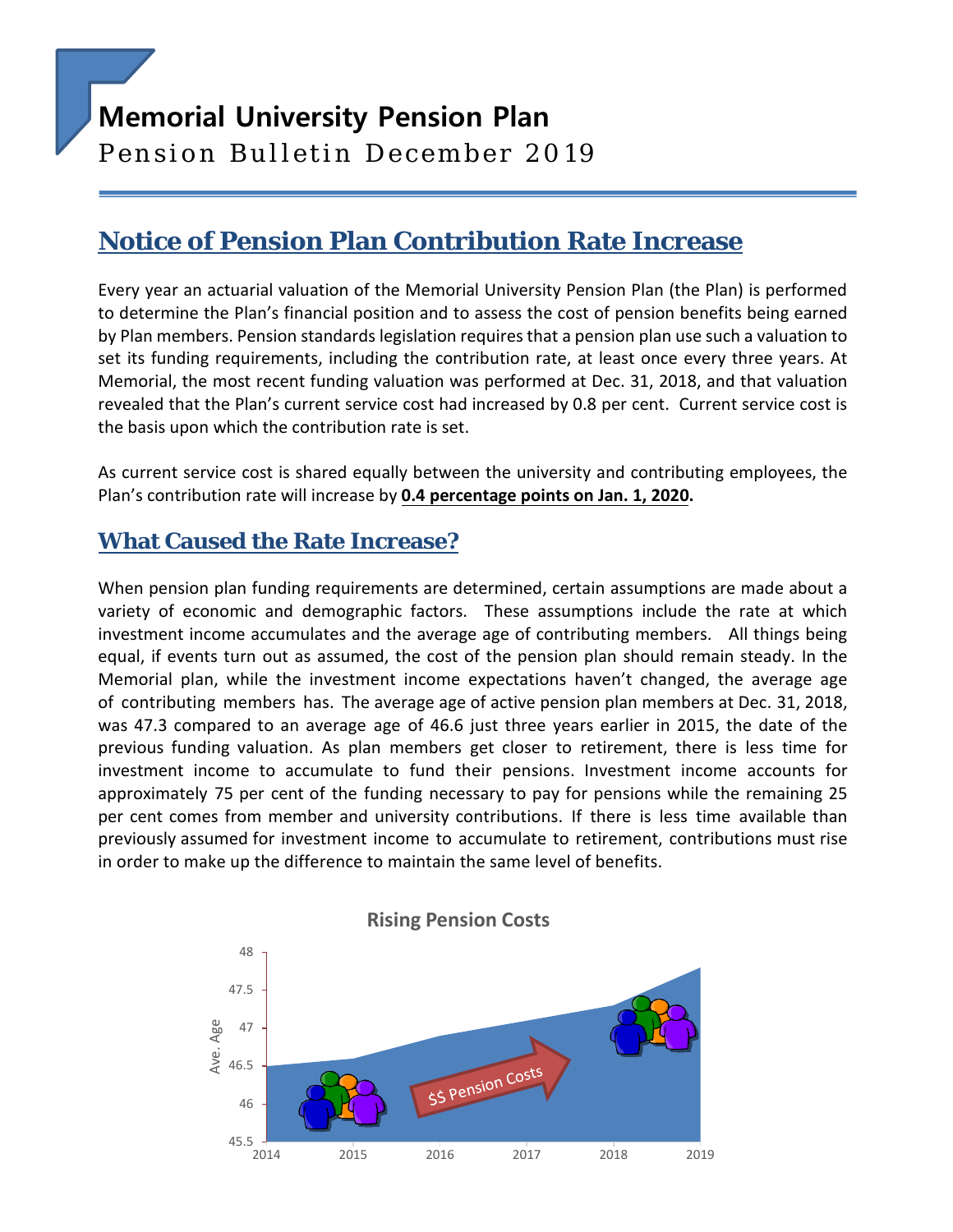As with previous rate increases, it is important to note that this particular increase is not related to the cost of benefits already accrued or the current financial position of the pension plan. With the exception of past service indexing costs, responsibility for payment of unfunded liabilities related to pension benefits already earned rests with the university and these costs are not included in the employee contribution rate. In addition, the rate adjustment is not a direct consequence of retirement activity over the past year. While the Plan did experience an increase in retirements due to Memorial's voluntary retirement program, these retirements actually helped stem the growth in the average age as older plan members exited the active population.



#### **Revised Rate Structure**

Effective Jan. 1, 2020, pension contributions will be based upon the rate structure below:

| <b>Earnings Level</b>                                                                                                                                              | <b>Existing Rate</b> | <b>New Rate</b><br>(Jan. 1, 2020) |
|--------------------------------------------------------------------------------------------------------------------------------------------------------------------|----------------------|-----------------------------------|
| Earnings up to the Year's Basic Exemption (YBE) under the<br>Canada Pension Plan (the YBE for 2020 is \$3,500)                                                     | 11.4%                | 11.8%                             |
| Earnings between the Year's Basic Exemption and the Year's<br>Maximum Pensionable Earnings (YMPE) under the Canada<br>Pension Plan (the YMPE for 2020 is \$58,700) | 9.6%                 | 10.0%                             |
| Earnings above the Year's Maximum Pensionable Earnings<br>under the Canada Pension Plan                                                                            | 11.4%                | 11.8%                             |

As the effective date of the rate adjustment occurs midway through the first pay-period in 2020, pension deductions for the pay-period ended Jan. 3, 2020, will be based upon a blended rate. Pension deductions for subsequent pay-periods will follow the new rate schedule above.